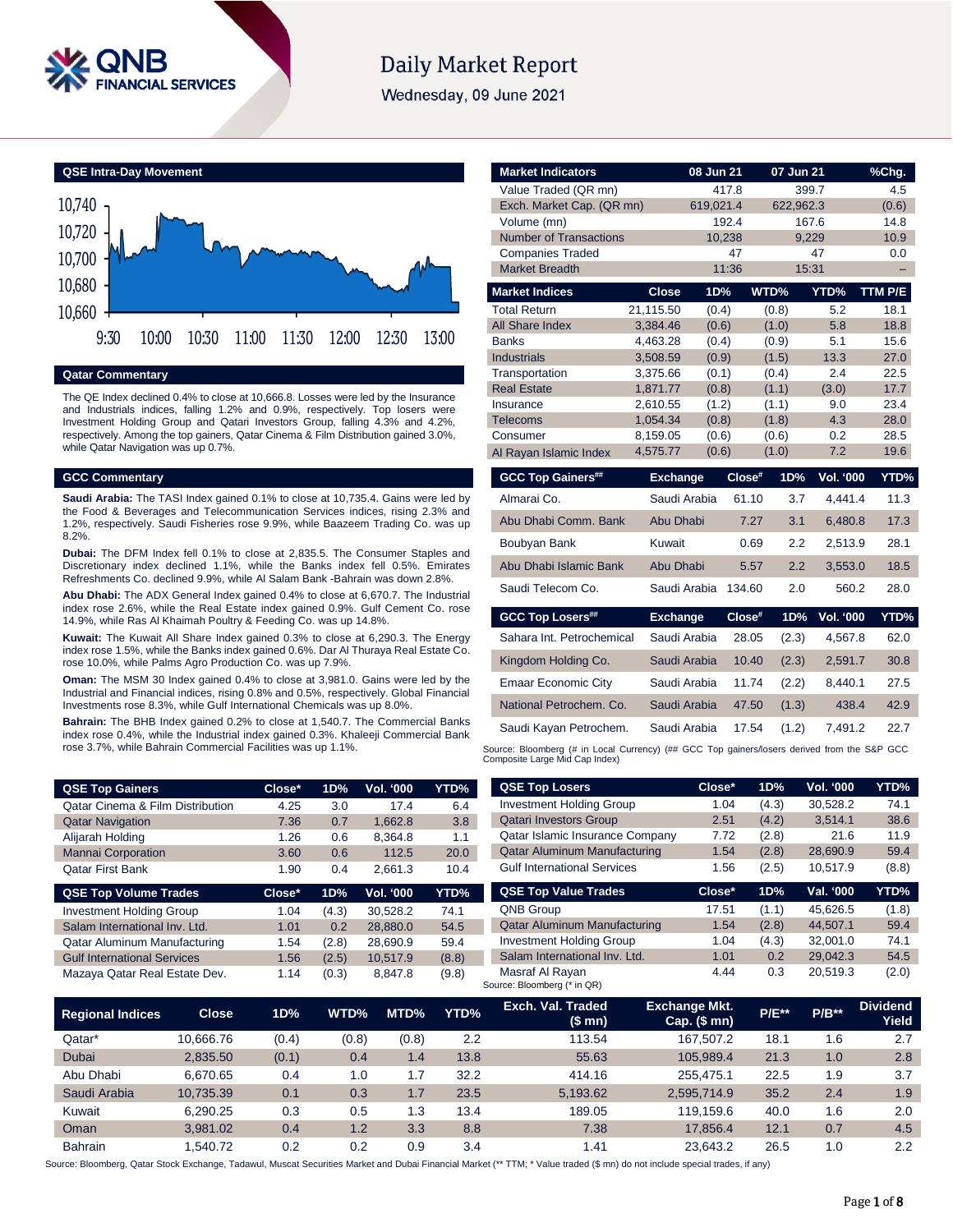## **Qatar Market Commentary**

- The QE Index declined 0.4% to close at 10,666.8. The Insurance and Industrials indices led the losses. The index fell on the back of selling pressure from foreign shareholders despite buying support from Qatari, GCC and Arab shareholders.
- Investment Holding Group and Qatari Investors Group were the top losers, falling 4.3% and 4.2%, respectively. Among the top gainers, Qatar Cinema & Film Distribution gained 3.0%, while Qatar Navigation was up 0.7%
- Volume of shares traded on Tuesday rose by 14.8% to 192.4mn from 167.6mn on Monday. However, as compared to the 30-day moving average of 218.3mn, volume for the day was 11.8% lower. Investment Holding Group and Salam International Inv. Ltd. were the most active stocks, contributing 15.9% and 15.0% to the total volume, respectively.

| <b>Overall Activity</b>        | Buy %*   | Sell %*  | Net (QR)         |
|--------------------------------|----------|----------|------------------|
| Qatari Individuals             | 41.69%   | 41.33%   | 1,518,693.3      |
| <b>Qatari Institutions</b>     | 17.15%   | 15.25%   | 7,930,027.2      |
| Qatari                         | 58.84%   | 56.58%   | 9,448,720.6      |
| <b>GCC Individuals</b>         | 0.42%    | 0.54%    | (481, 522.4)     |
| <b>GCC</b> Institutions        | 4.05%    | 1.83%    | 9,268,605.4      |
| <b>GCC</b>                     | 4.47%    | 2.37%    | 8,787,083.0      |
| Arab Individuals               | 15.67%   | 13.51%   | 9,022,471.0      |
| <b>Arab Institutions</b>       | $0.00\%$ | $0.00\%$ |                  |
| Arab                           | 15.67%   | 13.51%   | 9,022,471.0      |
| <b>Foreigners Individuals</b>  | 3.92%    | 4.04%    | (476, 620.7)     |
| <b>Foreigners Institutions</b> | 17.10%   | 23.51%   | (26,781,653.8)   |
| <b>Foreigners</b>              | 21.02%   | 27.55%   | (27, 258, 274.6) |

Source: Qatar Stock Exchange (\*as a % of traded value)

### **News**

## **Qatar**

- **Ooredoo teams up with HTC to expand access to super-fast 5G –** Ooredoo, Qatar's foremost 5G provider and a global leader in 5G development, is collaborating with HTC to co-launch the HTC 5G Hub in the region, it was announced. Designed for ease of use in the home and office alike, this device enables smooth 4K video streaming, low-latency gaming and much faster network access, a statement said. Backed by the stable and reliable Android 9 Pie system, the HTC 5G Hub is designed for on-the-go situations. It harnesses 5G speeds that allow it to easily outperform 4G LTE networks. With long-lasting power and intuitive controls, the HTC 5G Hub presents a major opportunity to maximize access to the benefits of the high-speed 5G network. (Gulf-Times.com)
- **Ooredoo achieves 5G record for massive MIMO single user downlink data rate, for the ultimate user experience –** Demonstrating its technology leadership, and giving customers an amazing online experience, Ooredoo recently recorded downlink speeds of more than 5 Gbps on a commercial 5G Massive MIMO single sector, and it's one of the first in the region to do so. With drastic improvements in throughput and efficiency, 5G Massive MIMO delivers eight times more capacity for home internet compared to 4G, and 20 times more capacity on mobile. As the latest major milestone in its 5G rollout, the achievement builds on Ooredoo's continual efforts to improve user experience, drive innovation and position Oman as a technologicallyadvanced society. (Zawya)
- **QSE, Moscow Exchange sign MoU on strengthening partnership, cooperation –** Qatar Stock Exchange (QSE) and Moscow Exchange (MOEX), the largest bourse in Russia, have signed a memorandum of understanding (MoU), aimed at developing cooperation, collaboration, and strengthening the partnership between them. The MoU fosters exchange of information on Russian and Qatari financial markets and products, encourages business relations development between the exchanges and aims to identify new business opportunities to

link the financial infrastructures of both the countries, a communique in the Russian exchange said. The Qatar and Russian bourses had entered into a pact during the recently concluded 24th edition of St Petersburg International Economic Forum (SPIEF) 2021. The deal was sealed between QSE Chief Executive Rashid bin Ali Al-Mansoori and MOEX counterpart Yury Denisov in the presence of delegates and dignitaries from both the countries. (Gulf-Times.com)

- **Qatar Airways halts A350 jet deliveries, blames surface faults –** Qatar Airways said it will stop taking delivery of Airbus SEA350 jets after issues under the surface of the paint forced it to ground some aircraft. The paint on some of the twin-aisle planes "has been degrading at an accelerated rate," the Gulf carrier said in a statement. The impacted aircraft will be idled and handovers halted until the "root cause can be understood and corrected." An Airbus spokesman declined to comment on the dispute, saying discussions with customers are confidential. The move marks an escalation of a disagreement first signaled in a Bloomberg TV interview last week, with Qatar Airways Chief Executive Officer Akbar Al Baker threatening to stop taking Airbus deliveries due to an issue he declined to discuss in detail. Dohabased Qatar Airways has received 53 A350 planes out of 76 on order, making it the largest customer of the carbon fiber-skinned jet. Qatar Airways is among Airbus's most important customers, and has used that position to put pressure on the manufacturer, from threatening to cancel or delay deliveries to criticisms over quality. (Bloomberg)
- **IPA Qatar signs 3 MoUs with Russian entities at SPIEF –** The Investment Promotion Agency Qatar (IPA Qatar) has signed three memoranda of understanding (MoUs) with Russian entities, aimed at bolstering the Russian investments across different sectors, including agriculture-technology (agritech), transportation and hospitality, cybersecurity, and IT. The MoUs, which were signed on the sidelines of the 24th edition of the St Petersburg International Economic Forum (SPIEF), come as part of efforts to attract foreign investments into Doha and showcase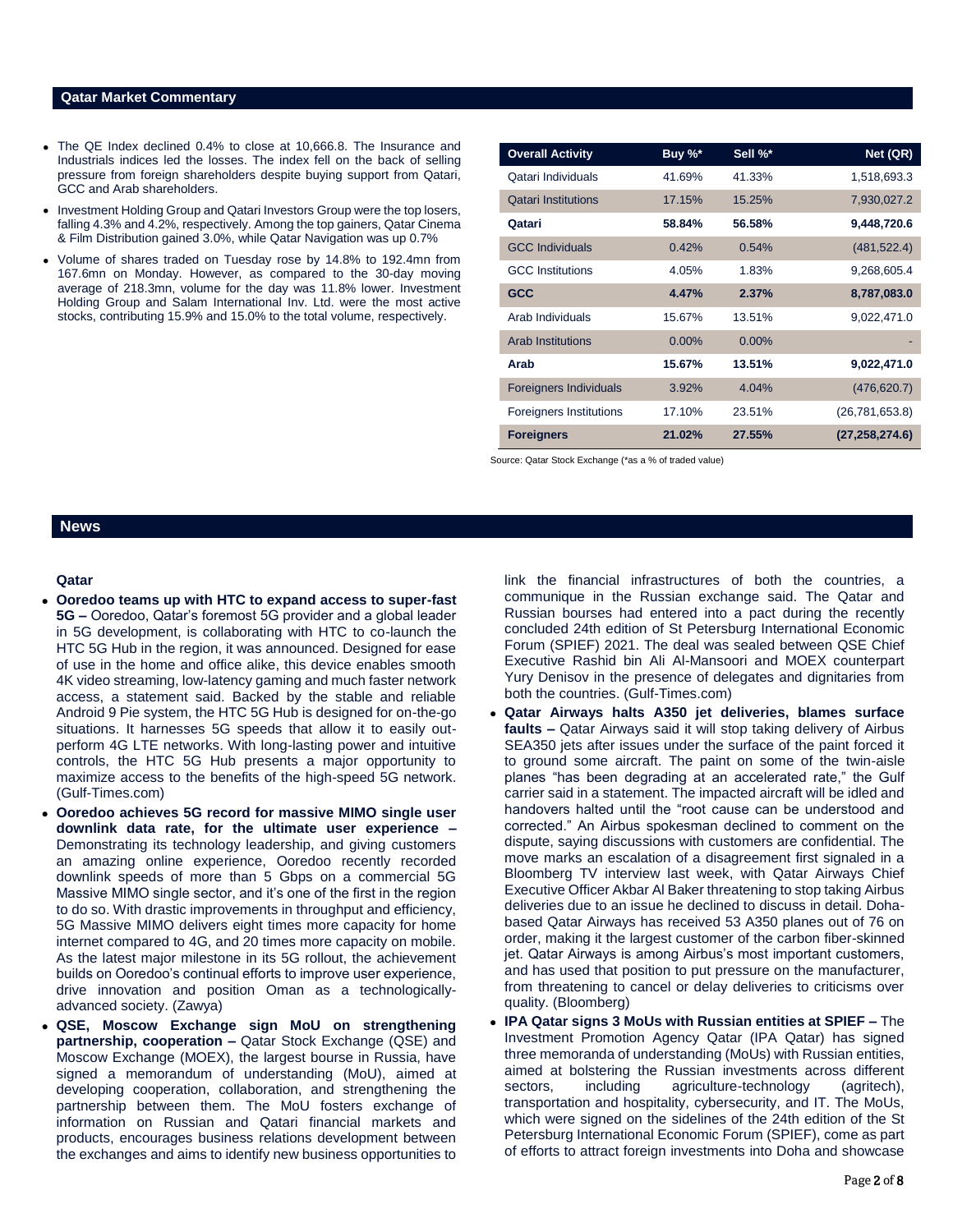Qatar as an "exceptional" investment destination. The new partnerships set forth the framework of co-operation between IPA Qatar and the three Russian partners, including BI.ZONE, one of the most innovative Russian cybersecurity companies; Accord Pitch Doha (APD), a Russian transportation and hospitality service provider; and Wadi Water, an innovative agritech company. The MoUs will further strengthen the diversification of the Qatari-Russian ties and accelerate the growth of Russian investments in the country. (Gulf-Times.com)

- **Qatar increases crude oil prices in July –** Qatar Petroleum increased its official prices in July to \$1.15 per barrel above the average of Platts Oman and Dubai quotes for its Marine crude, and to \$0.90 per barrel above the Oman/Dubai average for its Land crude, according to a pricing document on its website. June prices were set at \$1.00 per barrel above the Oman/Dubai average for the Marine crude and \$0.70 per barrel above Oman/Dubai average for Land crude. (Zawya)
- **Over QR2bn of real estate sales registered in May –** The volume of real estate transaction in sales contracts registered with the Real Estate Registration Department at the Ministry of Justice in May reached QR2,685,045,121. The data of the analytical real estate bulletin issued by the Ministry of Justice showed that 321 real estate deals were registered during the same month. The index of the value of the deals rose 34%, while the index for total area traded increased 10%. The municipalities of Doha, Al Rayyan and Al Daayen topped the most active transactions in terms of financial value during the month of May, followed by the municipalities of Umm Salal, Al Wakra, Al Khor-Al Thakhira and Al Shamal. The financial value of Doha Municipality reached QR 1,670,749,364. Al Rayyan meanwhile had a total traded value less than a third of that of Doha at QR521,305,884. Al Daayen for its part traded value worth QR227,994,865 during the month. In terms of the traded areas index, the indicators show that the municipalities of Al Rayyan, Doha and Al Daayen were the most active municipalities for real estate areas traded during the month of May, with 34% for Al Rayyan municipality, followed by Doha municipality by 26%, and Al Daayen with 17%, and Umm Salal municipality registering 8%. Data for trading in the Pearl and Gassar areas showed 24 deals for residential units with a total value of QR48,319,775. (Gulf-Times.com)
- **QBA, UK minister seek to boost trade, investment ties –** The Qatari Businessmen Association (QBA) organized a business meeting with UK Minister for International Trade Ranil Jayawardena and his accompanying delegation in the presence of Trade Commissioner for the Middle East Simon Penny. The meeting was held on the sidelines of the Jayawardena's second visit to Doha to discuss ways to support bilateral trade between the two countries. (Qatar Tribune)

## **International**

 **Biden shifts infrastructure talks to new bipartisan Senate group –** President Joe Biden on Tuesday broke off talks on an infrastructure bill with a key Republican, instead reaching out to a bipartisan group, after one-on-one talks with Senator Shelley Capito were described as hitting a "brick wall." Biden changed course after Capito, the leader of a group of six Senate Republicans handling the negotiations, offered \$330bn in new spending on infrastructure, far short of Biden's reduced \$1.7tn offer. "He informed Senator Capito today that the latest offer from her group did not, in his view, meet the essential needs of our country," White House press secretary Jen Psaki said in a statement. "He offered his gratitude ... but expressed his disappointment that, while he was willing to reduce his plan by more than \$1tn, the Republican group had increased their proposed new investments by only \$150bn," Psaki said. Earlier in the day, Senate Majority Leader Chuck Schumer said the talks

"seem to be running into a brick wall." Capito had a five-minute call with the Democratic president on Tuesday, a Capito spokesperson said. "After negotiating in good faith and making significant progress to move closer to what the president wanted, I am disappointed by his decision," Capito said in a statement. Schumer, the top Senate Democrat, gave new life to the possibility of some sort of a bipartisan bill being cobbled together that could ultimately be paired with a Democratic-only bill to achieve more of the administration's \$2tn investment goals. Republicans have been talking about a far more modest package of less than \$1tn, with much of the money coming from initiatives already enacted into law, such as COVID-19 relief. A bipartisan group of senators met on Tuesday to discuss the next steps on infrastructure. Republicans including Bill Cassidy, Mitt Romney and Rob Portman, and Democrats, including key swing votes Kyrsten Sinema and Joe Manchin, were among those in attendance. The senators emerged from the meeting encouraged about the discussions, but offered no concrete time line. Romney said they reached fairly good agreement on specific items but were a "a little less solid" on how to pay for them. He said they could release some details in the coming weeks. (Reuters)

- **US job openings jump to fresh record high in April –** US job openings surged by nearly one million to a new record high in April, while more people voluntarily left their employment, strengthening the view that a recent moderation in job growth was due to supply constraints. Job openings, a measure of labor demand, increased by 998,000 to 9.3mn on the last day of April, the highest level since the series began in December 2000, the Labor Department said in its monthly Job Openings and Labor Turnover Survey, or JOLTS report, on Tuesday. Hiring was little changed at 6.1mn in April from 6.0mn in the prior month. The government reported last Friday that job growth picked up in May, with employers raising wages, but the pace of hiring was below economists' expectations for a second straight month. (Reuters)
- **US Republicans vow to oppose Yellen's G7 tax deal, casting doubt on its future –** Several top US Senate Republicans on Monday rejected Treasury Secretary Janet Yellen's G7 deal to impose a global minimum corporate tax and allow more countries to tax big multinational firms, raising questions about the US ability to implement a broader global agreement. The opposition from Republicans may push President Joe Biden to attempt to use budget procedures to pass the initiatives with only Democratic votes. It left lawyers and tax experts in Washington wondering whether it could get done without crafting a new international treaty, which requires approval by a two-thirds majority in the evenly split 100-member Senate. "It's wrong for the US," Republican Senator John Barrasso said of the tax deal struck on Saturday by finance ministers from the G7 wealthy democracies. "I think it's going to be anti-competitive, anti-US, harmful for us as we try to continue to grow the economy and certainly at a time when we're coming out of a pandemic," Barrasso, who chairs the Senate Republican Conference, told reporters at the US Capitol. In the landmark agreement, G7 finance ministers agreed to pursue a global minimum tax rate of at least 15% and to allow market countries to tax up to 20% of the excess profits - above a 10% margin - of around 100 large, highprofit companies. Yellen said the "significant, unprecedented commitment" would end what she called a race to the bottom on global taxation. In exchange, G7 countries agreed to end digital services taxes, but the timing for that is dependent on the new rules being implemented. The deal could pave the way for broader buy-in by G20 countries and some 140 economies participating in international negotiations over how to tax large technology firms such as Alphabet Inc's (GOOGL.O) Google, Facebook Inc , Amazon.com Inc and Apple Inc . All are expected to be included in the new, broader mechanism, which is targeted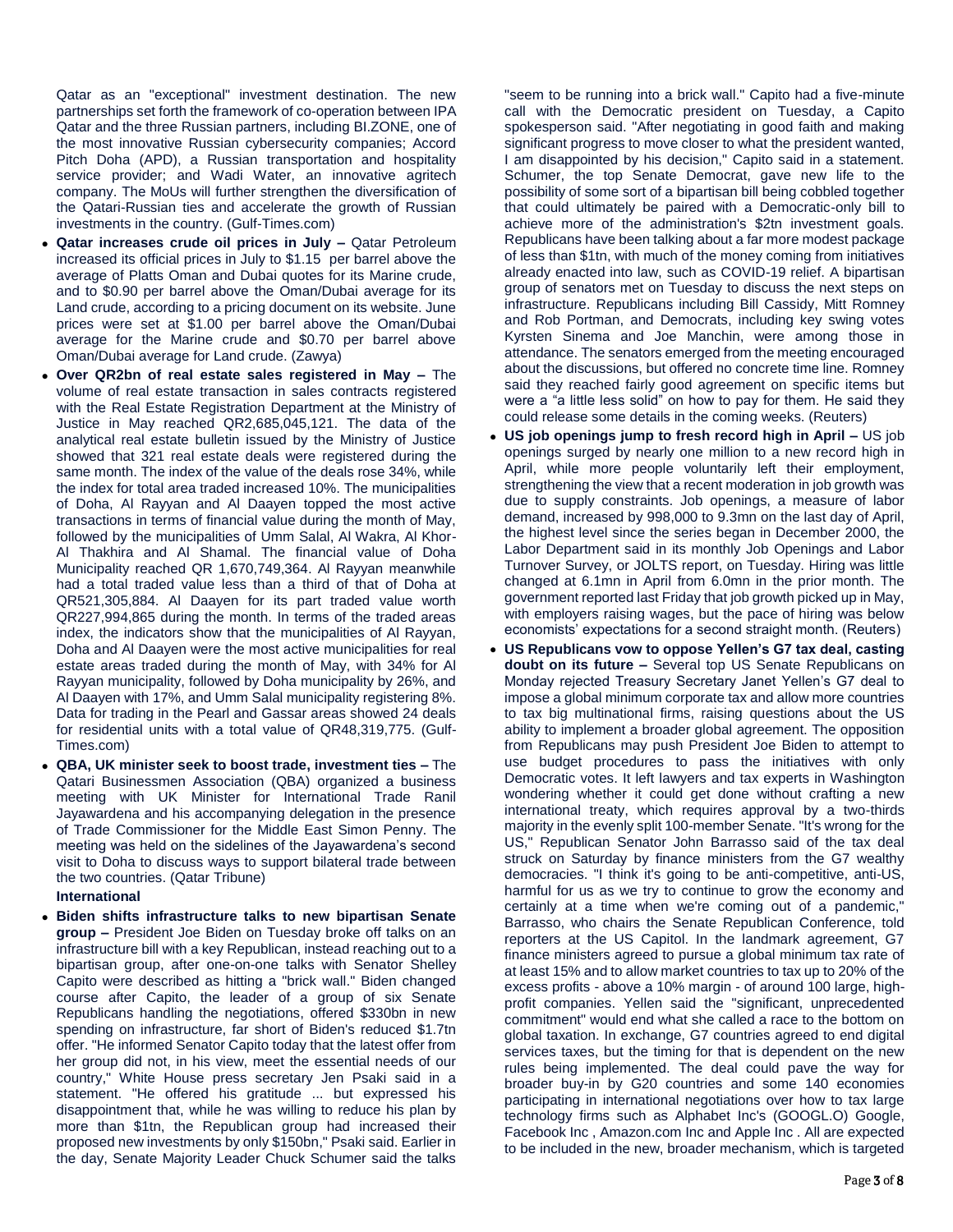for a final international agreement in October. Republican Senator Pat Toomey said the deal would drain tax revenues away from the US Treasury to other countries, adding that he hoped some Democrats would be unwilling "to subject the American economy to this kind of misery." "There will be no Republican support for this, and they'll have to do this on a party-line vote. That needs to fail," Toomey told Fox Business Network. (Reuters)

- **US trade deficit narrows in April –** The US trade deficit retreated from a record high in April amid a decline in imports, but the improvement was likely temporary as domestic demand remains robust. The trade deficit dropped 8.2% to \$68.9bn in April, the Commerce Department said on Tuesday. Data for March was revised higher to show the gap widening to an all-time high of \$75.0bn instead of \$74.4bn as previously reported. (Reuters)
- **US Senate passes sweeping bill to address China tech threat –** The US Senate voted 68-32 on Tuesday to approve a sweeping package of legislation intended to boost the country's ability to compete with Chinese technology. The desire for a hard line in dealings with China is one of the few bipartisan sentiments in the deeply divided US Congress, which is narrowly controlled by President Joe Biden's fellow Democrats. The measure authorizes about \$190bn for provisions to strengthen US technology and research - and would separately approve spending \$54bn to increase US production and research into semiconductors and telecommunications equipment, including \$2bn dedicated to chips used by automakers that have seen massive shortages and made significant production cuts. The bill must pass the House of Representatives to be sent to the White House for Biden to sign into law. It is not clear what legislation in the House will look like or when it might take it up. The bill has a number of other Chinarelated provisions including prohibiting the social media app TikTok from being downloaded on government devices, and would block the purchase of drones manufactured and sold by companies backed by the Chinese government. It would also allow diplomats and Taiwanese military to display their flag and wear their uniforms while in the US on official businesses. It would also create broad new mandatory sanctions on Chinese entities engaged in US cyberattacks or theft of US intellectual property from US firms, and provides for a review of export controls on items that could be used to support human rights abuses. Senate Majority Leader Chuck Schumer, a co-sponsor of the measure, warned of the dire consequences of not funding research to keep up with China. "If we do nothing, our days as the dominant superpower may be ending. We don't mean to let those days end on our watch. We don't mean to see America become a middling nation in this century," Schumer said. Biden praised the bill: "We are in a competition to win the 21st century, and the starting gun has gone off ... We cannot risk falling behind." US Commerce Secretary Gina Raimondo has said the funding could result in seven to 10 new US semiconductor plants. Many US companies praised the bill. General Motors Co (GM.N) said the legislation "represents an important step to address the semiconductor shortage that continues to impact US automotive manufacturing." Some critics have likened the Senate funding effort to China's high-tech industrial development push, dubbed "Made in China 2025," which long irked the US. The bill also seeks to counter Beijing's growing global influence through diplomacy, by working with allies and increasing US involvement in international organizations after Republican former President Donald Trump's "America First" agenda. Senator Maria Cantwell noted the bill would authorize NASA spending and its Artemis mission to the Moon. "As China has made it clear, they're going to Mars, we are going back to the Moon to ready ourselves to go to Mars," Cantwell said. (Reuters)
- **Biden supply chain 'strike force' to target China on trade –** The US will target China with a new "strike force" to combat unfair trade practices, the Biden administration said on Tuesday, as it rolled out findings of a review of access to critical products, from semiconductors to electric-vehicle batteries. The "supply chain trade strike force," led by the US trade representative, is looking for specific violations that contributed to a hollowing out of supply chains that could be addressed with tariffs or other remedies, including toward China, White House senior director for international economics and competitiveness Peter Harrell told reporters. Officials also said the Department of Commerce is considering initiating a Section 232 investigation into the national security impact of neodymium magnet imports used in motors and other industrial applications, which the US largely obtains from China. President Joe Biden ordered the review of critical supply chains in February, requiring executive agencies to report back within 100 days on risks to US access to critical goods like those used in pharmaceuticals as well as rare earth minerals, for which the US is dependent on overseas sources. Though not explicitly directed at China, the review is part of a broader Biden administration strategy to shore up US competitiveness in the face of challenges posed by the world's second-largest economy. "We're trying to understand all of the logistics behind the supply chain" to loosen bottlenecks, Jared Bernstein, an economic adviser to Biden, told Reuters. "One of the best ways to do that is to talk to people in the industry and we're doing a lot of that." The US faced serious challenges in obtaining medical equipment during the COVID-19 epidemic and now faces severe bottlenecks in a number of areas, including computer chips, stalling production of goods, such as cars. While the White House said it is working closely with private industry to find solutions for the shortages, officials also said companies were part of the problem. "Decades of focusing on labor as a cost to be managed and not an asset to be invested in have weakened our domestic supply chains, undermining wages and union density for our workers," and made it harder for companies to find skilled talent, Sameera Fazili, deputy director of the National Economic Council, told reporters. US agencies are required to issue more complete reports a year after Biden's order, identifying gaps in domestic manufacturing capabilities and policies to address them. (Reuters)
- **EIA : US power use to rise in 2021 as governments ease lockdowns –** US power consumption will rise 2.0% this year as state and local governments ease coronavirus lockdowns, the US Energy Information Administration (EIA) said in its Short Term Energy Outlook (STEO) on Tuesday. EIA projected power demand will rise to 3,879bn kilowatt hours (kWh) in 2021 and 3,935bn kWh in 2022 from a coronavirus-depressed 11-year low of 3,802bn kWh in 2020. That compares with an all-time high of 4,003bn kWh in 2018. EIA projected 2021 power sales would rise to 1,503bn kWh for residential consumers, which would be a record as continuing lockdowns cause more people to work from home, 1,294bn kWh for commercial customers and 945bn kWh for industrials. That compares with all-time highs of 1,469bn kWh in 2018 for residential consumers, 1,382bn kWh in 2018 for commercial customers and 1,064bn kWh in 2000 for industrials. The EIA said natural gas' share of power generation will slide from 39% in 2020 to 36% in 2021 and 35% in 2022 as gas prices increase, while coal's share will rise from 20% in 2020 to 23% in 2021, before slipping to 22% in 2022. The percentage of nuclear generation will ease from 21% in 2020 to 20% in 2021 and 19% in 2022, while renewables will rise from 20% in 2020 to 21% in 2021 and 23% in 2022. The EIA projected 2021 natural gas sales would rise to 13.29bn cubic feet per day (bcfd) for residential consumers, 9.25 bcfd for commercial customers and 23.25 bcfd for industrials, but fall to 29.39 bcfd for power generation. That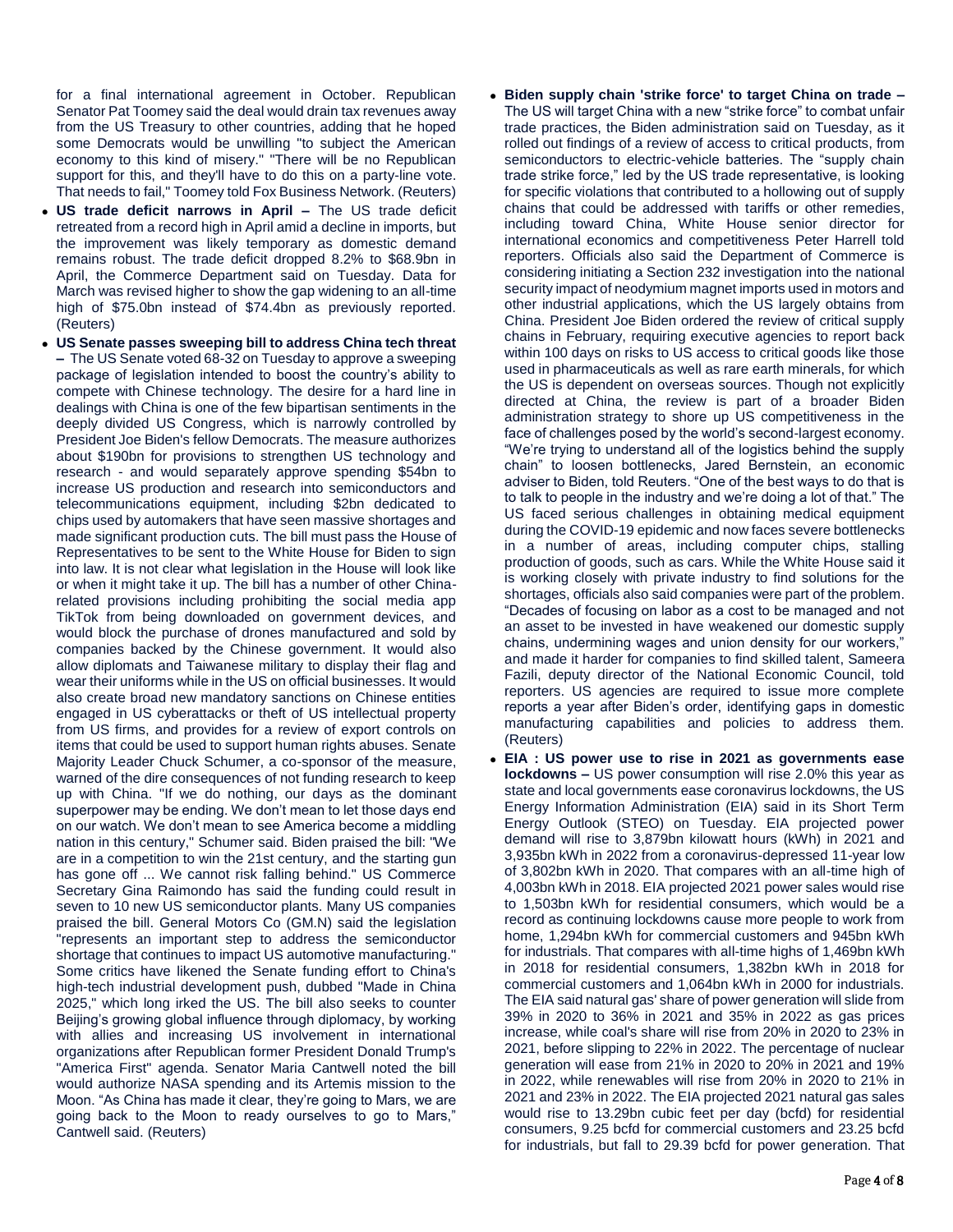compares with all-time highs of 14.36 bcfd in 1996 for residential consumers, 9.63 bcfd in 2018 for commercial customers, 23.80 bcfd in 1973 for industrials and 31.74 bcfd in 2020 for power generation. (Reuters)

- **Eurozone economic dip milder than expected in first quarter –** The eurozone economy contracted by much less than expected in the first quarter of the year, revised data from the EU's statistics office showed, with a buildup of inventories and investment offset by reduced consumer spending. Eurostat said gross domestic product in the 19 countries sharing the Euro contracted 0.3% QoQ for a 1.3% YoY decline. These compared with estimates three weeks ago of respectively -0.6% and -1.8%. Italy grew marginally, against a previous estimate of a dip, and France dipped, against an earlier estimate of growth. Germany was very slightly weaker, while a number of smaller countries were more positive. Eurostat said rising inventories added 0.7 percentage points to the overall quarterly figure in the January-March period and investment and trade each added another 0.1 points. Falling household consumption, hit by pandemic lockdowns including of shops across Europe, subtracted 1.2 points and government spending was neutral. The 0.3% GDP contraction comes after a 0.6% GDP quarterly fall in the previous three months, meaning the euro zone economy was in its second technical recession since the start of the COVID-19 pandemic. Eurostat said also employment fell 0.3% quarter-on-quarter in January-March and was down 1.8% year-on-year. (Reuters)
- **Before EU talks, UK urges 'urgent solution' to trade with N.Ireland –** Britain urged the European Union on Tuesday to help find an urgent solution to trade difficulties with Northern Ireland before the end of this month, saying there was no case for the bloc to prevent the sale of chilled meat in the province. Since completing its exit from the EU last year, Britain's relations with the bloc have soured, with both sides accusing the other of acting in bad faith in relation to part of their trade agreement that covers goods movements to Northern Ireland. Under the deal, Britain was expected to introduce checks on some goods moving to Northern Ireland, an EU demand to ensure there was no back door to its single market via the border between the British province and EU member Ireland. But London unilaterally extended a grace period until June 30 for some checks to minimise supply disruption of goods such as chilled meats, a move that deepened mistrust between the two sides which are now at loggerheads over how to resolve the standoff. Earlier, European Commission Vice President Maros Sefcovic warned Britain in an article in the Telegraph newspaper that the EU would "not be shy in reacting swiftly, firmly and resolutely" if it considered Britain was breaching its legal obligations. A spokesman for Prime Minister Boris Johnson called for an urgent solution to the issue, saying if there was none found by June 30, there could be no possibility of Northern Ireland not being sold goods such as chilled meats from Britain. "There's no case whatsoever for preventing chilled meat from being sold in Northern Ireland. We think an urgent solution needs to be found," the spokesman told reporters. "We have not heard any new proposals from the EU. We have sent more than 10 papers to the Commission proposing potential solutions on a wide range of issues and we're yet to receive a single written response." The EU has also criticized Britain for not showing any flexibility in talks which are expected to continue in London on Wednesday.
- **German investor morale falls but strong recovery still expected –** Investor sentiment in Germany fell in June but remained at a high level and expectations for a strong economic recovery for the next six months are intact, a survey showed on Tuesday. The ZEW economic research institute said its survey of investors' economic sentiment fell to 79.8 points from 84.4 in the previous month. A Reuters poll had forecast a rise to 86.0. A

separate ZEW gauge of current conditions surged to -9.1 points from -40.1 the previous month. That compared with a consensus forecast for -27.8 points. "The economic recovery is progressing," ZEW President Achim Wambach said in a statement. "The decline in expectations is probably largely due to the considerably better assessment of the economic situation, which is now back at pre-crisis levels." "The financial market experts therefore continue to expect a strong economic recovery for the next six months," Wambach added.

- **Supply bottlenecks throttle German industrial output in April –** A lack of semiconductors, timber and other intermediate goods drove an unexpected fall in German industrial output in April, a further sign that massive supply bottlenecks are hampering the recovery in Europe's largest economy. The Federal Statistics Office said industrial output dropped 1.0% on the month after a downwardly revised increase of 2.2% in March. A Reuters poll had pointed to a 0.5% rise in April. The drop in the headline figure was driven by a decrease in consumer goods production of more than 3% and a plunge in construction activity of more than 4%. The weaker than expected industrial figures suggest that the German economy will have to rely on household spending to support a still-fragile recovery from the coronavirus crisis. "Such a combination is unparalleled: Order books in industry are well filled and production is falling," VP Bank economist Thomas Gitzel said, adding that the supply problems with semiconductors were pushing down output in the car industry. So despite wellfilled order books, manufacturing will only make a limited contribution to overall economic growth in the second quarter, Gitzel said. The economy ministry said industrial output was being hampered by supply bottlenecks for intermediate products such as semiconductors and timber. But it added that business sentiment surveys were suggesting an improvement in coming months. Germany's Ifo business sentiment brightened in May to hit a two-year high as COVID-19 curbs were eased and infections fell, suggesting a swift summer recovery after the economy shrank more than expected in the first quarter. Investor sentiment in Germany fell in June but remained at a high level and expectations for a strong economic recovery for the next six months are intact, a survey by the ZEW economic research institute showed on Tuesday. The ZEW's survey of investors' economic sentiment fell to 79.8 points from 84.4 in the previous month. But a separate ZEW gauge of current conditions surged to -9.1 points from -40.1. "The economic recovery is progressing," ZEW President Achim Wambach said in a statement. "The decline in expectations is probably largely due to the considerably better assessment of the economic situation, which is now back at pre-crisis levels." "The financial market experts therefore continue to expect a strong economic recovery for the next six months," he added. Andrew Kenningham of Capital Economics said the chip shortages were likely to continue to constrain the recovery but that it should be a temporary problem. Industrial output should recover somewhat in May and June which should enable overall economic growth of at least 1% in the second quarter, Kenningham added. In the first quarter, German GDP contracted by 1.8% on the quarter and by 3.1% on the year, significantly weaker readings than the euro zone average. On Monday, Chancellor Angela Merkel said at the virtual opening of a Bosch semiconductor plant in Dresden that the chip shortages in manufacturing were complicating Germany's economic recovery from the coronavirus crisis.
- **Report: Hiring barely hit by Spanish minimum-wage hike –** Spain's historic 22% minimum wage hike in 2019 led to a reduction of barely 1% of its employment, far less than some analysts had forecast, a Bank of Spain report published on Tuesday showed. The finding is the latest to add weight to a growing international consensus among economists that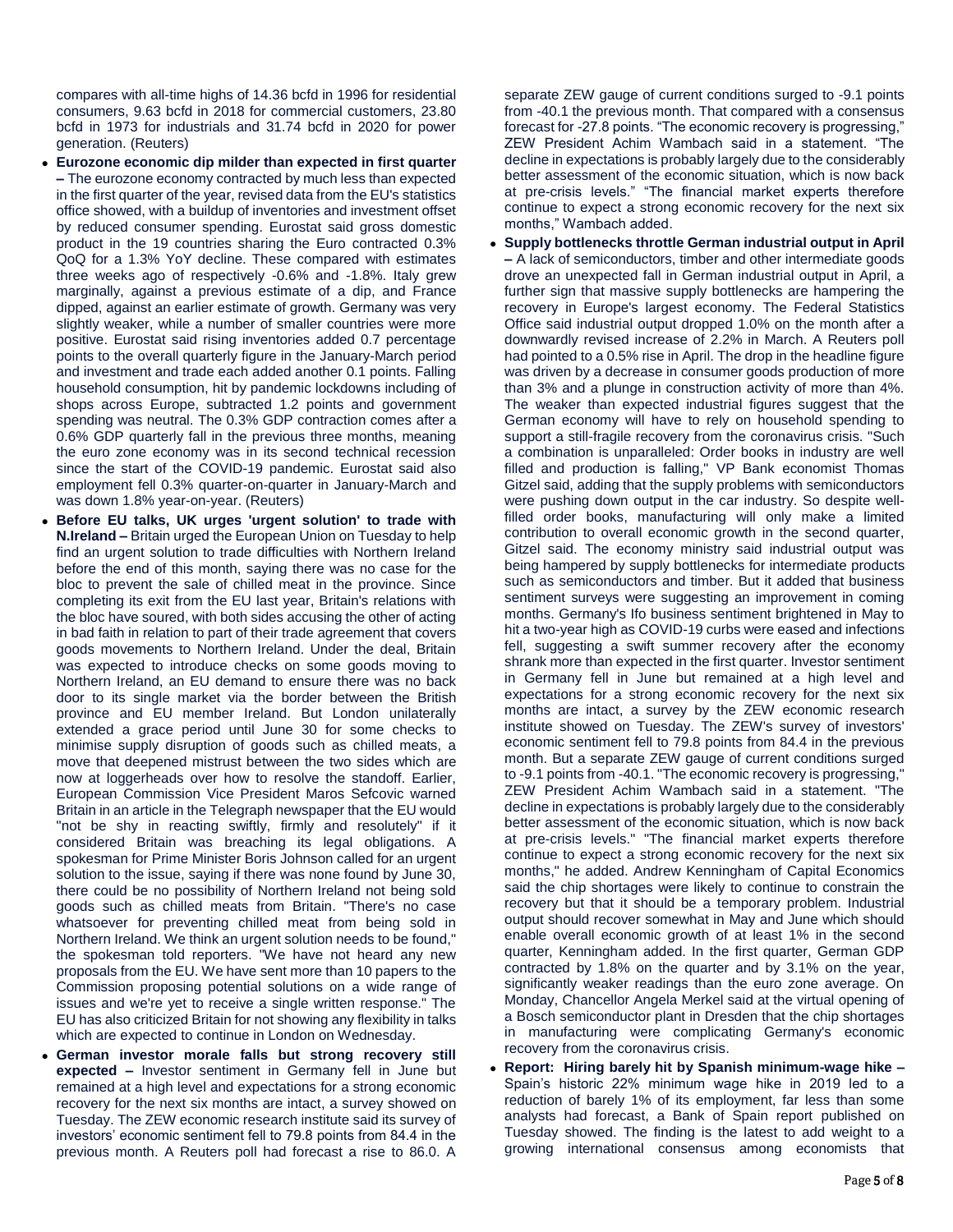minimum wage policies do not discourage firms from hiring workers, contrary to what was a widely held belief up to the 1990s. The hike approved by Pedro Sanchez's newly-arrived socialist government two years ago was at the time one of the highest ever recorded in a developed country. With its high unemployment and low-wage labour market, many feared a dramatic impact on hiring. However, the report concluded that the wage rise led only to a reduction of between 0.6-1.1 percentage points in low-wage jobs that year - or roughly 90,000-145,000 positions. It did not say whether those jobs were destroyed outright, allocated elsewhere or simply not created due to the reform. Overall employment grew by 2.3% in Spain in 2019. Jobless comparisons between 2019 and 2020 are less meaningful due to the onset of the coronavirus pandemic, but the headline rate rose slightly from an average 14.1% in 2019 to 16.1% by end-2020. After the first 2019 rise, Sanchez' government approved another 5.5% increase for 2020, leaving the minimum wage at 1,108 Euros a month (\$1,350) with the promise - frozen by the pandemic - to continue raising it in the coming years. "In none of its pages does (the report) talk about job destruction, for the first time we agree," Labour Minister Yolanda Diaz told a news conference. The authors of the study, which took 18 months to publish after analysingmns of contracts, came up with a formula for use by other policy-makers when making decisions about minimum-wage increases. They found that for every percentage point increase in the minimum wage, there is a reduction in job growth - which can be either job destruction or lack of job creation - of between 0.03 percentage points and 0.05 percentage points. "The decision whether or not to raise the minimum wage cannot be circumscribed to the impact of this instrument on a single factor," they concluded, urging policy-makers to assess whether positive impacts outweighed any hit to employment. The study called notably for looking at changes in other variables such as consumption, investment and savings. Spanish GDP grew by 2% in 2019 before crashing a record 10.8% in 2020 due to the pandemic. Household spending in 2019 rose by 0.9%. The report split out data on the impact on the hospitality sector, which employed around 1.7mn workers before the pandemic and where the minimum wage is commonly used. It estimated that at least 0.4% or 70,000, of those jobs were destroyed outright after the increase. Spain's minimum wage is now around the mid-point in the European Union, with Bulgaria lowest on 332 Euros a month and Luxembourg highest on 2,202 Euros, EU data show.

 **China's May factory gate prices rise at fastest pace in over 12 years –** China's factory gate prices rose at their fastest annual pace in over 12 years in May due to surging global commodity prices and a low base of comparison, while consumer prices increased for the third straight month but at a slower-thanexpected rate. The producer price index (PPI) increased 9.0% from a year earlier, the National Bureau of Statistics (NBS) said in a statement, driven by significant price increases in crude oil, iron ore and non-ferrous metals. Analysts in a Reuters poll had expected the PPI to rise 8.5% after a 6.8% increase in April. On a monthly basis, the PPI rose 1.6%, up from a 0.9 uptick in April. Higher commodity prices and low bases last year could further drive up China's producer price inflation in the second and third quarter, China's central bank has said. Prices for commodities including coal, steel, iron ore and copper, which affect the PPI, have surged this year, fuelled by post-lockdown recoveries in demand and ample global liquidity. Chinese policymakers have pledged to take measures to cool red hot commodity prices and prevent them being passed on to consumers. Soaring producer prices have yet to feed through to China's consumer inflation, which remains mild and well below the government's official target of about 3%. NBS data also showed China's consumer price index (CPI) rose 1.3% in May in annual terms, the biggest

increase in eight months. That was still slower than analysts' forecast for a 1.6% increase, after a 0.9% gain in April. China's economy has seen a strong rebound from a coronavirus-induced slump early last year. China's gross domestic product (GDP) expanded by a record 18.3% in the first quarter and many economists expect growth will exceed 8% this year.

- **Commerce ministry: China cannot be blindly optimistic about foreign trade in 2021 –** The external environment for China's foreign trade remains complex and the country cannot be blindly optimistic about trade prospects in 2021, the commerce ministry said on Wednesday. China will step up firms' ability to cope with foreign exchange risk, the ministry also said in a report on its website.
- **China May PPI +9.0% YoY, CPI up 1.3% –** China's factory gate prices increased at the fastest pace since September 2008, official data showed on Wednesday, while consumer inflation also accelerated but at a slower-than-expected rate. The producer price index (PPI) rose 9.0% from a year earlier in May, according to a statement from the National Bureau of Statistics. Analysts in a Reuters poll had expected the PPI to rise 8.5% after a 6.8% increase in April. The consumer price index (CPI) rose by 1.3% from a year earlier, the statistics bureau said. Analysts in the poll had expected the CPI to rise 1.6% after a 0.9% increase in April. **Regional**
- **Saudi sovereign fund PIF appoints two to new Deputy Governor roles –** Saudi Arabia's sovereign wealth fund PIF said on Tuesday it has established two Deputy Governor roles to support the \$430bn fund's continued growth and expansion. Turqi Alnowaiser, who heads PIF's International Investments division, and Yazeed Alhumied, who leads the fund's MENA (Middle East and North Africa) Investments Division, formerly the Local Holdings Investments Division, will take on the roles alongside their current responsibilities, it said. The Public Investment Fund (PIF), led by Governor, Yasir al-Rumayyan, is at the center of Saudi Arabia's plans to transform the economy by creating new sectors and diversifying revenues away from oil. The fund is expected to inject at least \$40bn annually into the local economy until 2025 and increase its assets to \$1tn by that date. (Reuters)
- **Saudi Aramco kicks off debut sale of Dollar-denominated Islamic bonds –** Saudi Aramco started marketing its first Dollardenominated Islamic bond sale. The state-controlled company is offering Sukuk due in three, five and 10 years, according to sources. The firm is raising cash to help fund its commitment to pay out \$75bn in dividends, a pledge Aramco made to drum up support for its initial public offering. But with the spread of the coronavirus and widespread lockdowns curbing demand for oil last year, the price of Brent crude plunged to just below \$16 a barrel at one point in 2020, the lowest since 1999. Aramco hired advisers including Citigroup Inc. and Goldman Sachs Group Inc., a separate person familiar said earlier this week. (Bloomberg)
- **New Regulation to ensure efficient risk management of UAE banks' outsourcing activities –** The Central Bank of the UAE (CBUAE) has issued a new Outsourcing Regulation and accompanying Standards for banks operating in the UAE, as part of its ongoing efforts to introduce robust regulatory frameworks that properly govern and safeguard the UAE's banking sector. The Regulation, which comes into effect one month following the date of publication in the Official Gazette, aims to ensure that banks are appropriately managing the risks when outsourcing certain functions. This includes the requirement for mandatory inclusion of board-approved policies and procedures for outsourcing activity in banks' governance frameworks. CBUAE also seeks through the introduction of this Regulation to ensure that banks' approaches to managing the risks inherent in outsourcing arrangements are in line with leading international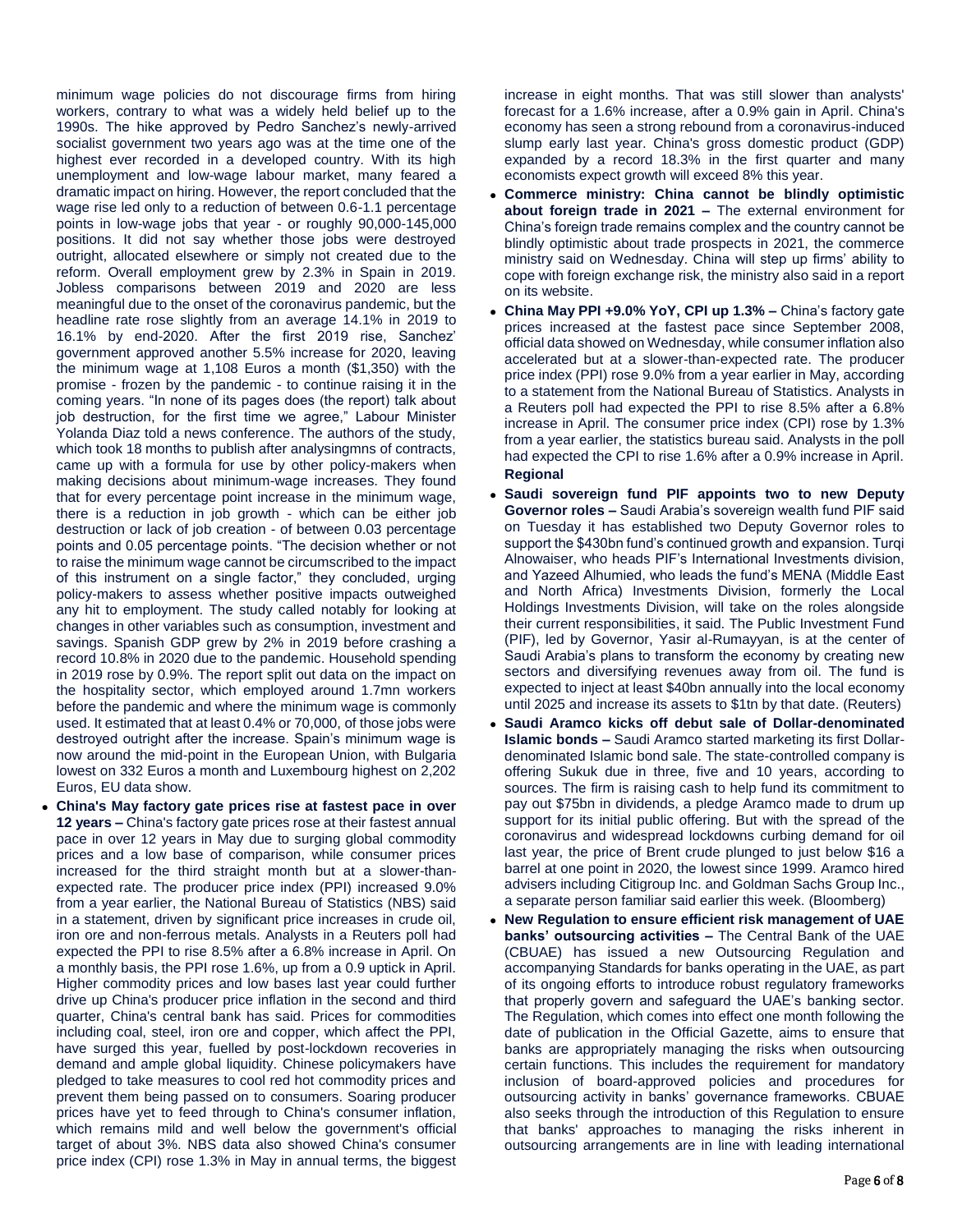prudent practices to contribute in enhancing financial stability. (Zawya)

- **Emirates Development Bank sells \$750mn in five-year bonds –** Emirates Development Bank, wholly owned by the UAE federal government, sold \$750mn in five-year bonds at 80 basis points (bps) over mid-swaps after receiving over \$3.2bn in orders for its first international bond sale since 2019, a document showed on Tuesday. The spread was tightened from initial guidance of between 105 and 110 basis points over mid-swaps, the document from one of the banks on the deal showed. Emirates NBD Capital, Standard Chartered, Goldman Sachs International, and Industrial and Commercial Bank of China arranged the deal. (Reuters)
- **Dubai property deals hit four-year high to \$3bn in May 2021 –** Property transactions in Dubai jumped to a four-year high in May, indicating that the market has rebounded since the COVID-19 lockdown last year, according to Dubai-based listings portal Property Finder. A total of 4,429 deals worth \$3bn were registered during the month, the highest since March 2017. The latest data showed that the total transaction value in Dubai's real estate market has recovered by more than 324% since the COVID-19 lockdown last year. "One indication that Dubai's real estate market has rebounded is that the average transaction value for a single property has increased, 16.77% for villa/townhouses and 17.18% for apartments in one year," Director of research and data at Property Finder, Lynnette Abad Sacchetto said. (Zawya)
- **Abu Dhabi to invest AED22bn in culture, creative industries –** Abu Dhabi plans to invest AED22bn over the next five years in its Culture and Creative Industries (CCI) with a substantial portion to be deployed in the development and support of new museums, including the upcoming Zayed National Museum and Guggenheim Abu Dhabi. The investment strategy is seen as a major driver of economic diversification, which will also result in creating more employment opportunities as well as allowing individuals and businesses to reach new levels of professional and economic success. Over the past five years, AED8.5bn has been committed across the Emirate, including in projects such as Yas Creative Hub – the Emirate's new home for media and gaming - and Saadiyat Cultural District, as well as soft infrastructure initiatives such as the Creative Visa, announced earlier this year. The emirate's performing arts, music, media and gaming sectors will also see further investment in their diverse array of programs and initiatives, the Department of Culture and Tourism – Abu Dhabi (DCT Abu Dhabi), said on Tuesday. (Zawya)
- **Mubadala joins EIG-led consortium buying Aramco pipeline stake –** Abu Dhabi state investor Mubadala said on Tuesday it has joined a consortium led by US-based EIG Global Energy Partners that had agreed to buy a 49% equity stake in Aramco Oil Pipelines Co. Aramco in April agreed to sell a minority stake in its pipelines for \$12.4bn to a consortium led by EIG, the company's largest deal since its record \$29.4bn initial public offering in late 2019. Aramco will keep 51% of the newly formed Aramco Oil Pipelines Co which has the rights to 25 years of tariff payments for oil carried on Aramco's pipelines. Mubadala in statement to Reuters did not disclose how much it would invest in the deal. Sources had told Reuters earlier that EIG was in talks to sell part of the equity portion to buyers including Mubadala, Chinese investors, pension funds in Saudi Arabia and the UAE, as well as a small piece to US pension funds, the source added. The deal is backed by staple financing of \$10.5bn provided by international and regional banks. (Reuters)
- **Oman gets \$1.75bn as Sukuk comeback sees huge demand –** Oman sold \$1.75bn in nine-year Sukuk, or Islamic bonds, on Tuesday after drawing more than \$11.5bn in orders for its second international bond issuance this year, a document showed. It launched the bonds at 4.875%, tightened from initial price

guidance of 5.375%-5.5%, according to the document from one of the banks involved in the deal. Oman, a relatively small oil producer, is one of the weakest credits in the hydrocarbon-rich Gulf and more sensitive than its neighbors to oil price swings, meaning it was hit especially hard by 2020's historic price crash and the COVID-19 pandemic. "The pricing is reflective of pent-up demand in the Sukuk space," Head of fixed income asset management at Arqaam Capital, Abdul Kadir Hussain said. The issuance was Oman's first dollar Sukuk sale since 2018. (Reuters)

- **Oman's Asyad to focus on ports, shipping –** Oman's stateowned transport group Asyad plans to restructure its operations in order to focus on logistics, port services, free zones, shipping, drydocks and e-commerce, the state-run Oman News Agency reported on Tuesday, citing a management decision. The transport ministry will take over supervision of the company's land transportation activity, it said. (Reuters)
- **Oman to supply Middle East first carbon-neutral LNG with Shell –** Oman will supply the Middle East's first carbon-neutral LNG cargo together with Shell, according to a statement on Tuesday. Oman LNG says it will use carbon offsets from its export facility at Sur to counter emissions from the cargo, which will be delivered in the Middle East. (Bloomberg)
- **Kuwait sells KD280mn 182-day bills; bid-cover at 9.02x –** Kuwait sold KD280mn of 182 day bills due on December 7. Investors offered to buy 9.02 times the amount of securities sold. The bills have a yield of 1.25% and settled on June 8. (Bloomberg)
- **Ooredoo Kuwait has announced a partnership with local company One Source –** Ooredoo Kuwait has announced a partnership with local company One Source, which specializes in automated systems for remote tracking, monitoring and management of fleets of vehicles, containers and people. The partnership will enable Ooredoo to offer its customers "Fleet Management Solutions" to improve efficiency. It will provide live GPS and vehicle security via an online application. (Bloomberg)
- **GFH proposes to take over Bahrain's Khaleeji Commercial Bank –** Bahrain-based investment bank GFH has proposed a voluntary takeover offer for the issued shares of Khaleeji Commercial Bank. The offer is subject to board, regulatory approvals; didn't disclose financial details. (Bloomberg)
- **Ahli United Bank issues repurchase tender for \$200mn Sukuk –** Ahli United Bank (AUB) has issued repurchase tender offer for its \$200mn AT1 Sukuk issued on October 25, 2016. The joint dealer managers include Citigroup, HSBC and Standard Chartered Bank. (Bloomberg)